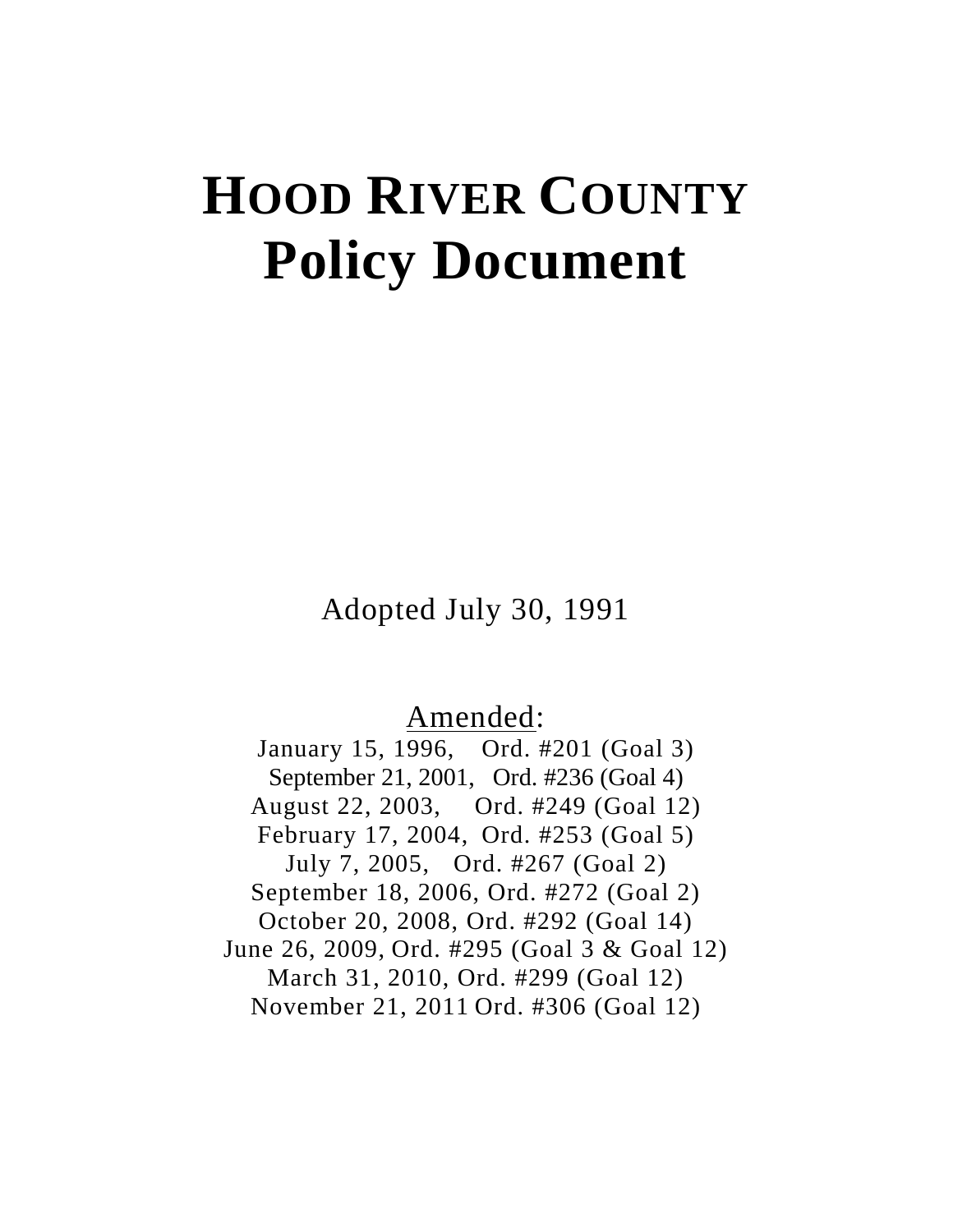## **COUNTY POLICY DOCUMENT**

### INTRODUCTION

The Hood River County Comprehensive Land Use Plan is the basic instrument used for county land use planning. It is law and is utilized to control and direct the use and development of land use activities on private lands within the county. A comprehensive plan means a generalized coordinated land use map and policy statement of the county. Such a plan is an expression of public policy in the form of a policy document, generalized plan map, zoning map, implementing ordinances and supportive background reports.

Overall, Hood River County's comprehensive plan consists of the following elements:

- A. County Goal, Policy, Strategy, and Land Use Designation Document: (In short, County Policy Document.) This is a statement of public policy; as such it is one of the major documents to be used for land-use decisions.
- B. Comprehensive Plan Map: Implements the County Policy Document through general delineations of land-use designations on a plan map. The plan map graphically shows where land use activities (e.g., residential, commercial, industrial, agricultural, forestry, etc.) will occur within the planning period (year 2000).
- C. Zoning Map, and Zoning and Subdivision Ordinances: The zoning maps and ordinances implement in detail, the comprehensive plan map. The zoning map is more graphically specific in determining land use activities and the zoning and subdivision ordinances provide standards and criteria that control development of land use activities.
- D. Background Reports: These reports contain inventories, detailed information, analysis, etc., concerning each Statewide Goal. This information provides the basis in development of the Policy Document, the plan and zoning delineations and justification for the zoning and subdivision ordinance text.
- E. Exceptions Document: Presents background data analyzing and justifying why specific areas are either built out and committed to residential, commercial and industrial use or why there is a need to accommodate additional development (residential, commercial or industrial) in specific areas.
- F. Columbia River Gorge National Scenic Area (NSA): See the following section. This document is the County Policy Document. Copies of the other above Comprehensive Plan elements are available at the Hood River County Planning Department, Hood River County Courthouse, Hood River, OR 97031
- G. Transportation System Plan (TSP): Implements the County's TSP, the City of Hood River's TSP; and the City of Cascade Locks' TSP to comply with state-wide Planning Goal #12, OAR 660-012 and Periodic Review, OAR 660-025. The Plan was adopted as HRC Ordinance #249 on July 21, 2003.